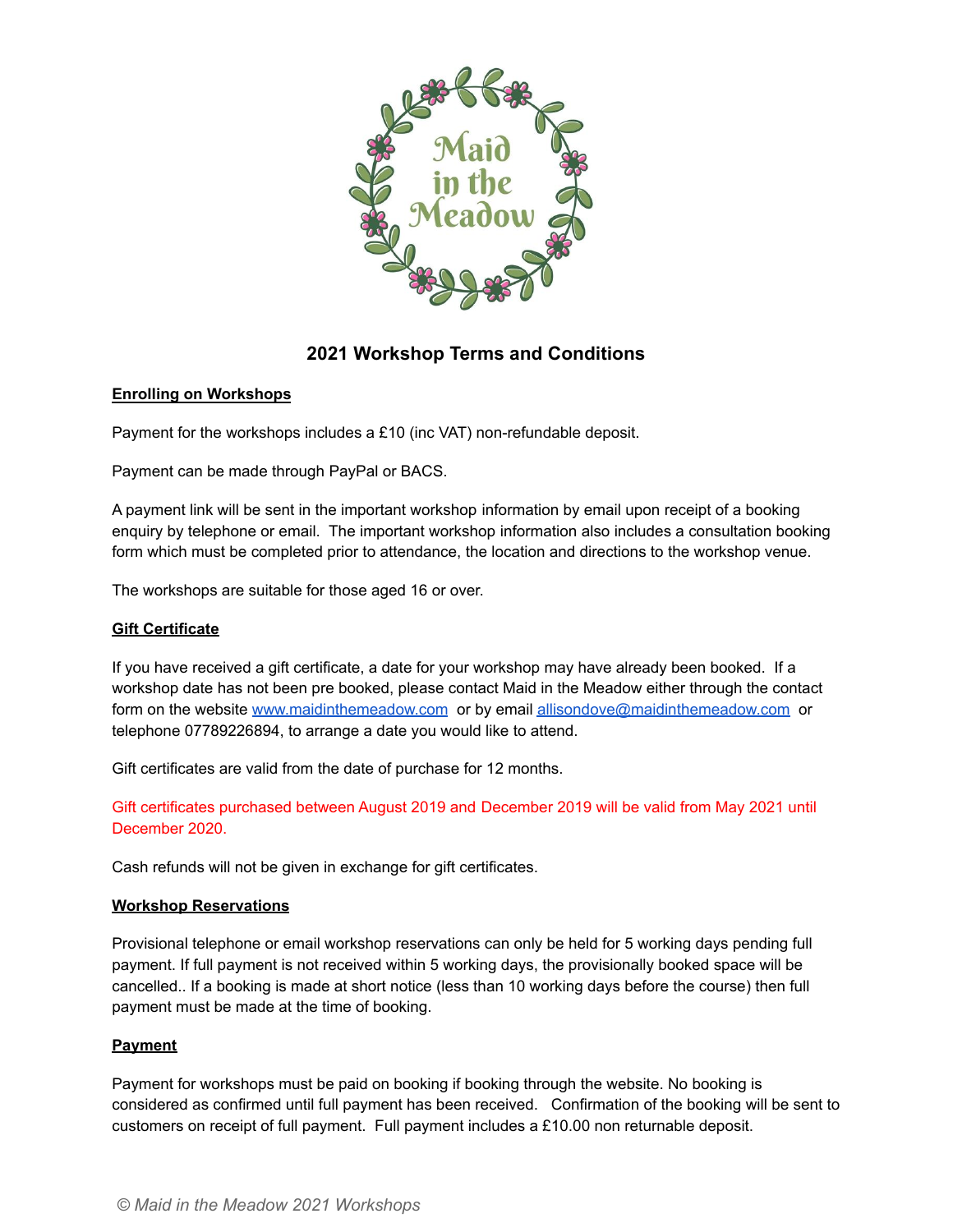## **Cancellation**

Cancellation must be given by telephone to 07789226894 or by email to: [allisondove@maidinthemeadow.com](mailto:allisondove@maidinthemeadow.com) The client will be liable for the following costs:

**Less than two working days** - the client shall remain liable for the whole cost of the workshop fee including the non-refundable deposit

**Between two and five working days** - Maid in the Meadow will refund 50% of the cost of the workshop course fee minus the non-refundable deposit

**Over six working days** - Maid in the Meadow will refund the full workshop fee, minus the £10.00 non-refundable deposit.

In the event that you cannot attend a booked workshop and do not wish to lose your deposit, you may transfer your booking to someone else, but you must notify us in writing/email or telephone at least 24 hours before the course date clearly stating the name of the person who will be taking your place.

We will do our best to transfer your booking to another date should you wish, but we regret that the non-refundable course deposit is not transferable, and a further non-refundable deposit of £10 will need to be made

#### **Late Arrivals**

Good time keeping is essential. Courses will start at the scheduled time and we regret that late arrivals will miss the beginning of the course and therefore some valuable information. At our discretion we may extend the course by up to 30 minutes.

#### **Health & Safety**

Making cosmetic products involves the use of potentially hazardous ingredients and equipment.. These ingredients and equipment are not harmful if handled and used correctly and adequate precautions taken.

Maid in the Meadow workshops will provide clients with information on best practice, correct handling procedures and provide safety advice in the use of all ingredients/products/equipment used in the workshops.

The client will assume all personal risk and liability for their own welfare.

Covid 19 - Masks must be worn in the workshop. Disposable masks, gloves and aprons are provided on the day and hand gel, liquid soap, bar soap and paper towlels are all available for handwashing.

All working surfaces, equipment and ingredient containers will be cleaned with 70% IPA between workshops to prevent cross contamination. This is normal standard practice

#### **Allergies**

Please notify us in writing/email at the time of booking of any allergies or intolerances you have.

#### **Dress Code**

Clients should wear comfortable clothing and should be aware that they will be handling oils, butters and other ingredients that may stain clothing. Aprons are not provided, you are advised to bring a suitable apron to protect your clothes and if you have long hair, a band to tie it back with. As you may be standing for long periods of time when making products suitably comfortable footwear is advisable.